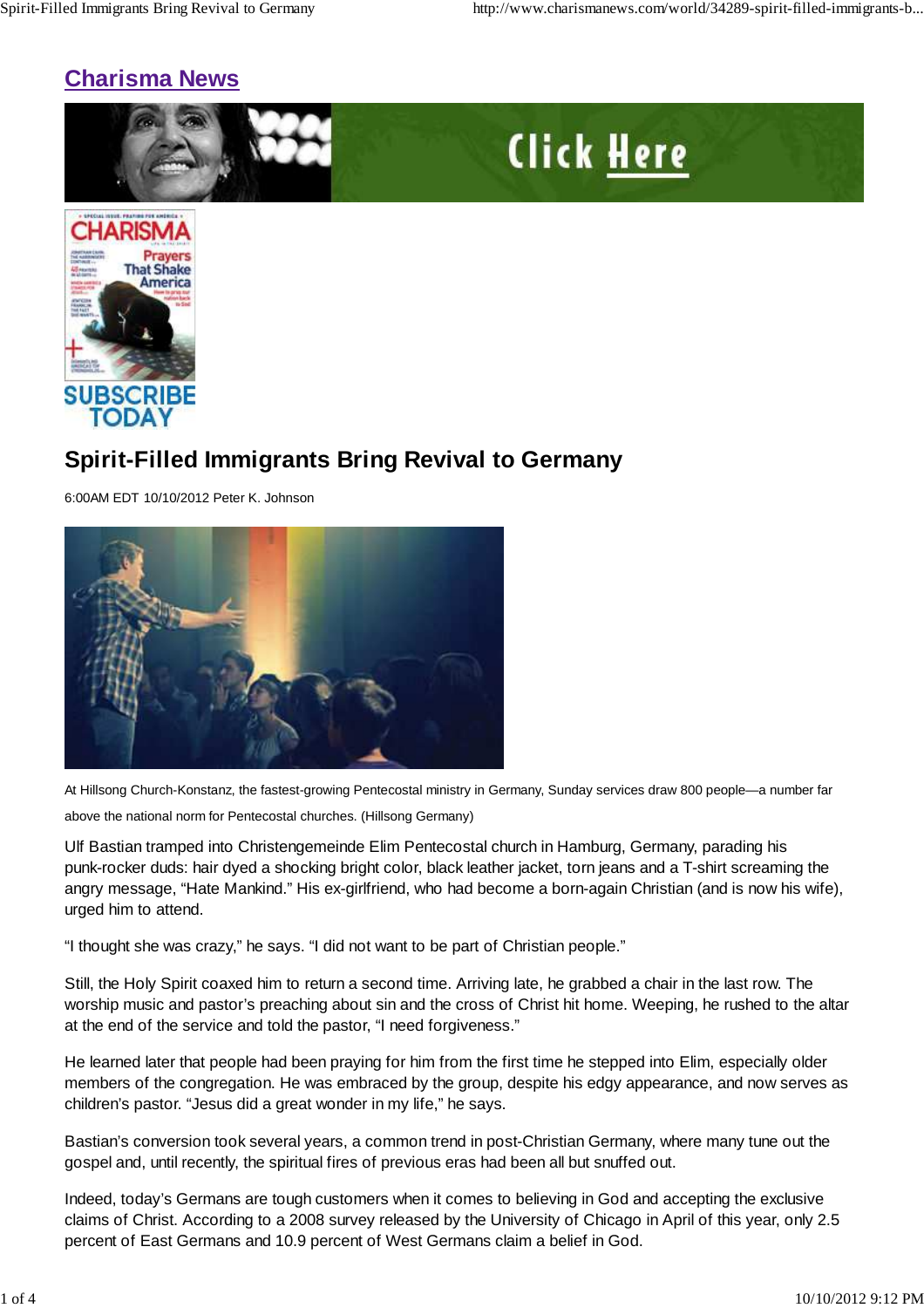Despite a steady decline, Christianity remains the dominant official religion, accounting for 49 million people, or about 60 percent of Germany's population of 82 million. However, the reforming fires ignited by Martin Luther have turned stone-cold in traditional churches.

The official state-sanctioned Evangelische Kirche in Deutschland (EKD), which includes Lutheran and Reformed denominations, reigns over the Protestant scene with 24.5 million members. The Roman Catholic Church, dominant in southern Germany, claims another 25 million members.

EKD and Catholic members support their denominations and clergy through a national tithe deducted from their income tax. The Free Church (outside of the EKD), operating without financial support by the state or government, numbers about 400,000 (Baptists, Methodists, Mennonites, independent Lutherans, Pentecostals and charismatics). That category includes an estimated 100,000 Pentecostal/charismatic believers.

For a long time, Pentecostals were shunned as members of a cult. "We were labeled as not being Christian," says Frank Schünemann, pastor of Christliches Zentrum Scala in Schorndorf.

Germany's Pentecostal church can be traced back to 1905, when a group of Lutheran Pietists from the Fellowship Movement experienced the baptism in the Holy Spirit. The move of God, which happened in Mülheim in the Ruhr Valley, saw 3,000 conversions recorded in six weeks. Opposition surfaced after that, and Lutheran church leaders signed the Berlin Declaration in 1909, rejecting Pentecostalism as "from below."

Growing antagonism from the EKD, Catholics and other evangelicals persisted throughout the 20th century, forcing the new Pentecostals to form the Mülheim Association in 1914, Germany's first Pentecostal denomination. Additional independent groups sprang up in the following decades, eventually birthing the five main Pentecostal denominations operating today and representing about 900 churches: Bund Freikirchlicher Pfingstgemeinden (BFP), Church of God, Ecclesia Fellowship of Churches, Volksmission and the Mülheim Association.

Though the traditional church's hostile attitudes toward Pentecostals existed for much of the previous century, in 1996 the German Evangelical Alliance and Pentecostal leaders signed the Kassel Declaration, integrating Pentecostals and charismatics into the Alliance. Today Pentecostal pastors network regularly with other evangelical denominations.

### **Christians Have Left the Building**

Despite this relatively newfound partnering, Germany's Pentecostal congregations have struggled to grow in recent years partly because most worship in nonchurch buildings that were former factories, apartment houses and offices—a turnoff to many tradition-bound Germans.

Nationwide, less than 7 percent of Germans attend Sunday services. Many remain Christian in name only, based on tradition, and espouse liberal views approving abortion, same-sex marriage and cohabitation.

Given a cultural rise in Islam—now the nation's second-largest faith with an estimated 4 million members—these Christians have become soft on Eastern religions and even the occult. Affluence, materialism and pleasureseeking reign—trends seeping into Pentecostal churches as well.

Accordingly, Pentecostal leadersache for revival. Although statistics show the charismatic church is growing annually by 2.5 percent, new converts have been scarce. According to several candid observers, the typical Pentecostal church gains only one or two converts annually.

"Members of our churches are very focused on their well-being," says Moor Jovanovski, assistant to the general superintendent of the BFP, Germany's equivalent to the Assemblies of God. "The Great Commission is not on their hearts."

As Germany's largest Pentecostal denomination, the BFP represents 776 churches with more than 46,000 members. Among those congregations, 483 have 50 or fewer members, and only 23 churches report more than 250 members.

Yet the most fascinating trend developing in this segment of the German church is the changing look—and sound—of the local Spirit-filled community. The BFP's growth in recent years has been dominated by non-German-speaking churches planted by foreign-born nationals from Africa, the Middle East (mostly Iran and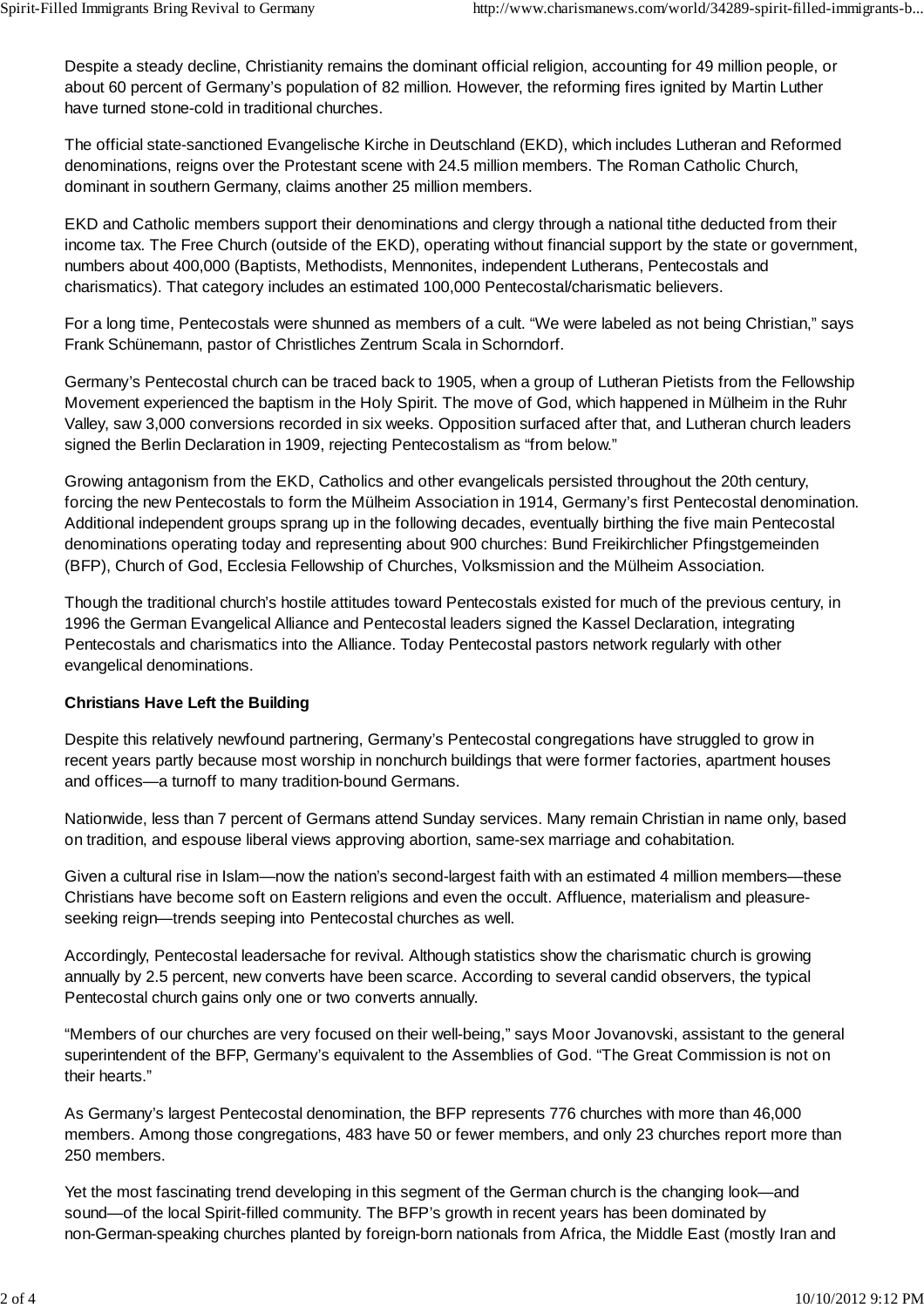Turkey) and Russia. These non-German-speaking churches represent 36 percent of the BFP's churches—176 of which are predominantly African.

Internationale Christengemeinde in Freiburg typifies the trend. Originally a student fellowship led by Palmer Appiah-Gyan while a university student from Ghana in 1994, the church draws 250 diverse worshippers on Sundays, from Germans to Africans to people of other countries.

The Holy Spirit is stirring other churches as well. Senior Pastor Matthias C. Wolff reports that Christengemeinde Elim, the BFP's largest church, with 1,200 members, gains about 100 new people every month for its three Sunday services. Services are racially mixed and alive with praise. Tuesdays find more than 150 people lining up by Elim's entrance with shopping carts and bags waiting to receive a bounty of appetizing foods from a team of 20 church members and friends.

The BFP is also finding success through its Royal Ranger program. Interdenominational in scope, it has grown to more than 330 outposts with 17,000 young people, 50 percent of whom come from non-Christian families.

### **Foreign Faith**

Alongside this influx of new young believers, God is also moving among the Muslim community in Germany. Babak Keshtkaran, a youth leader at Elim who is scheduled for ordination in October, is a prime example of how Jesus is breaking through religious boundaries to reveal Himself. Raised in an immigrant Muslim family from Iran, Keshtkaran sustained serious injuries in an auto accident in 2001.

The doctors' prognosis was grim: He was told he would be paralyzed in his legs and his hospital stay would be lengthy. Desperate, his mother phoned an uncle in San Diego who had become a Christian. The uncle told her, "Pray to Jesus and you will see."

Keshtkaran's mother prayed for God to bring him back. When she returned to the hospital expecting bad news, the doctor told her everything was OK and that she could return home with her son.

Through that incident Keshtkaran's mother and family turned to Christ—everyone except for him. Three years later, during a time when he was contemplating suicide, he cried out to God to forgive his sins. He graduated from the Berean seminary in Erzhausen in 2010 and joined Elim soon after.

"The Iranian people are very hungry for God," he says. "In the last two years, more Iranian people have come to church and are getting saved."

### **Signs of a Breakthrough**

Explosive growth is also evident at the Hillsong Church Germany-Konstanz, a BFP church on Lake Konstanz near the Swiss border. Founded by co-pastors Freimut and Joanna Haverkamp, 800 people attend three Sunday services in a former factory. After completing training at the Hillsong College in Australia, the couple began home meetings in 2004 while Freimut worked a secular job.

He attributes the church's current growth to the blessing of God, strong leadership, and an emphasis on building genuine relationships and investing in people.

"People in Germany don't have a problem with God, but they have a problem with church," he says. "We want church to be a place where people can come home. We help people come home to Jesus."

Though the gifts of the Spirit are regularly encouraged in weekly meetings called connect groups, Haverkamp believes the greatest miracle is when 15 to 20 people lift their hands for salvation every Sunday. Hillsong members follow up with new converts immediately and equip them with the basics of their faith through discovery classes for new Christians. The church will also begin a one-year Bible college in September.

Despite a lengthy season of spiritual drought, Haverkamp is excited about God currently moving in Germany. "People are really seeking God," he says. "Germany is ready for a breakthrough and could be the key for revival in Europe."

If such revival is in store for Germany, church leaders agree that the country's believers can't approach sharing the